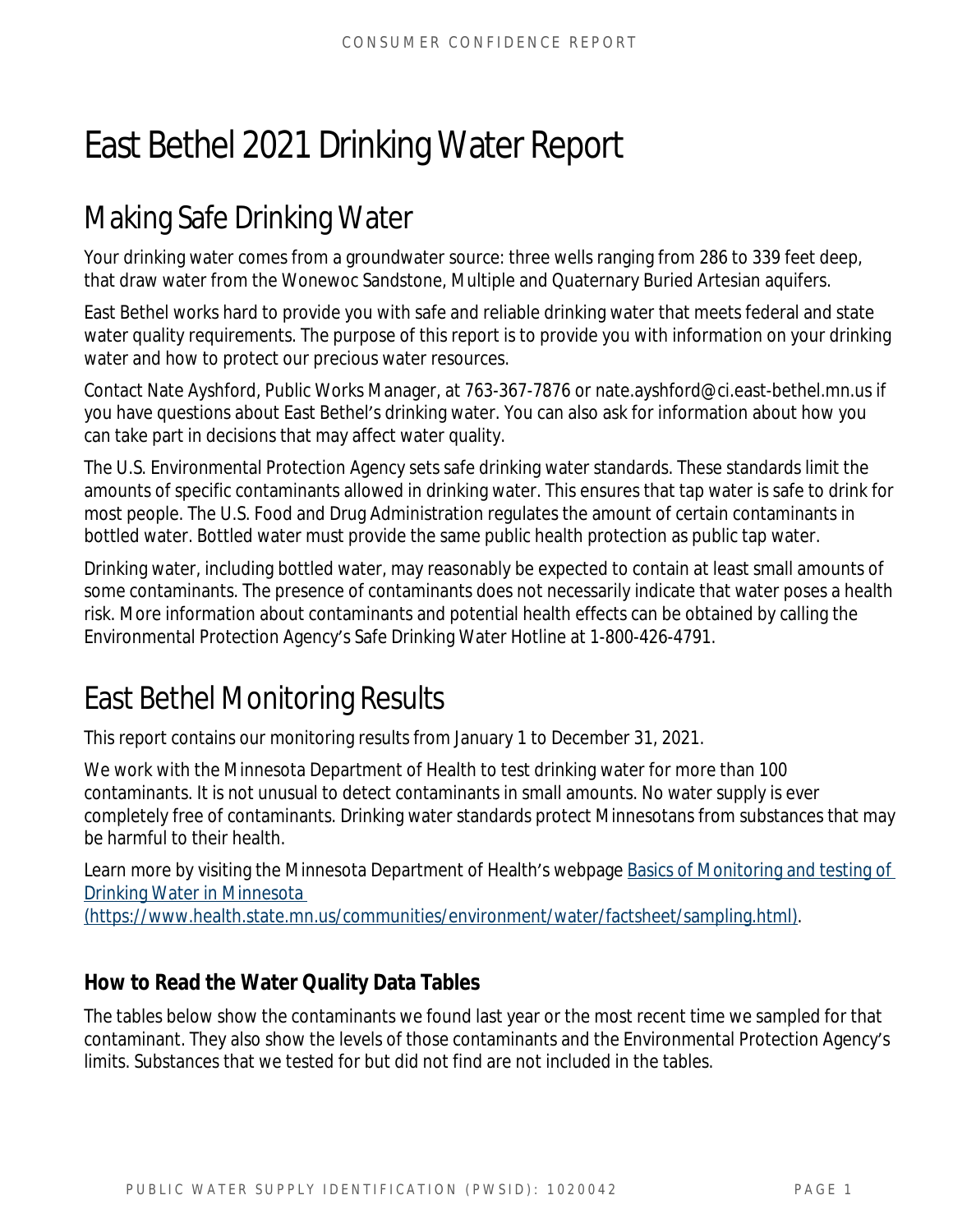We sample for some contaminants less than once a year because their levels in water are not expected to change from year to year. If we found any of these contaminants the last time we sampled for them, we included them in the tables below with the detection date.

We may have done additional monitoring for contaminants that are not included in the Safe Drinking Water Act. To request a copy of these results, call the Minnesota Department of Health at 651-201-4700 between 8:00 a.m. and 4:30 p.m., Monday through Friday.

Some contaminants are monitored regularly throughout the year, and rolling (or moving) annual averages are used to manage compliance. Because of this averaging, there are times where the Range of Detected Test Results for the calendar year is lower than the Highest Average or Highest Single Test Result, because it occurred in the previous calendar year.

#### **Definitions**

- **AL (Action Level)**: The concentration of a contaminant which, if exceeded, triggers treatment or other requirements which a water system must follow.
- **EPA:** Environmental Protection Agency
- **MCL (Maximum contaminant level)**: The highest level of a contaminant that is allowed in drinking water. MCLs are set as close to the MCLGs as feasible using the best available treatment technology.
- **MCLG (Maximum contaminant level goal)**: The level of a contaminant in drinking water below which there is no known or expected risk to health. MCLGs allow for a margin of safety.
- **MRDL (Maximum residual disinfectant level):** The highest level of a disinfectant allowed in drinking water. There is convincing evidence that addition of a disinfectant is necessary for control of microbial contaminants.
- **MRDLG (Maximum residual disinfectant level goal)**: The level of a drinking water disinfectant below which there is no known or expected risk to health. MRDLGs do not reflect the benefits of the use of disinfectants to control microbial contaminants.
- **N/A (Not applicable)**: Does not apply.
- **ppb (parts per billion)**: One part per billion in water is like one drop in one billion drops of water, or about one drop in a swimming pool. ppb is the same as micrograms per liter  $(\mu q)$ .
- **ppm (parts per million)**: One part per million is like one drop in one million drops of water, or about one cup in a swimming pool. ppm is the same as milligrams per liter (mg/l).
- **PWSID**: Public water system identification.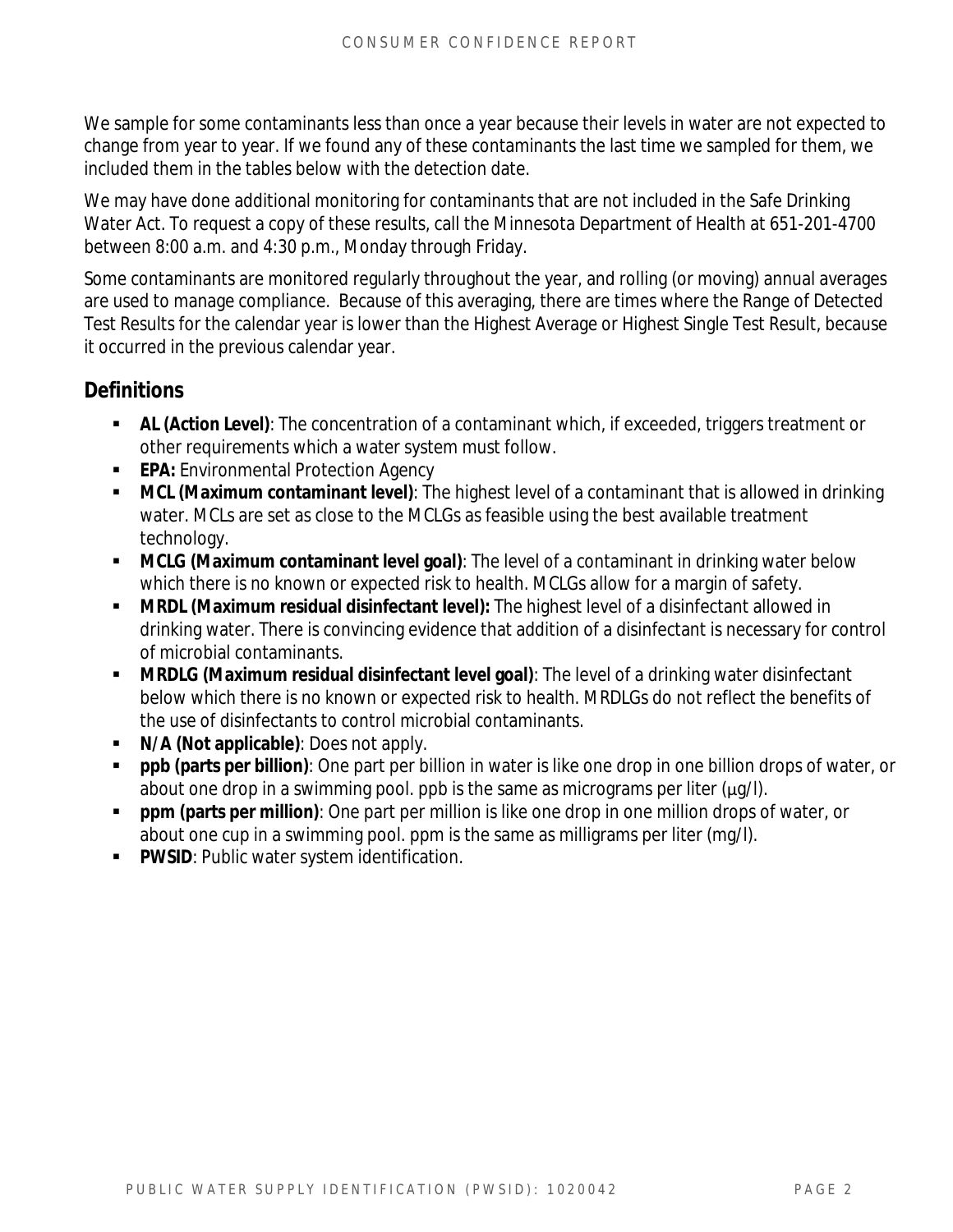### **Monitoring Results – Regulated Substances**

| <b>LEAD AND COPPER - Tested at customer taps.</b>            |                                         |                                           |                                            |                                                                             |                  |                                        |  |
|--------------------------------------------------------------|-----------------------------------------|-------------------------------------------|--------------------------------------------|-----------------------------------------------------------------------------|------------------|----------------------------------------|--|
| <b>Contaminant</b> (Date, if<br>sampled in previous<br>year) | EPA's<br><b>Ideal</b><br>Goal<br>(MCLG) | EPA's<br>Action<br>Level                  | 90% of<br><b>Results Were</b><br>Less Than | <b>Number</b><br><b>of</b><br><b>Homes</b><br>with<br>High<br><b>Levels</b> | <b>Violation</b> | <b>Typical Sources</b>                 |  |
| Lead (10/15/19)                                              | 0 ppb                                   | 90% of<br>homes<br>less than<br>15 ppb    | $2.3$ ppb                                  | 0 out of<br>5                                                               | NO.              | Corrosion of<br>household<br>plumbing. |  |
| Copper (10/15/19)                                            | 0 ppm                                   | 90% of<br>homes<br>less than<br>$1.3$ ppm | $0.66$ ppm                                 | 0 out of<br>5                                                               | NO.              | Corrosion of<br>household<br>plumbing. |  |

| CONTAMINANTS RELATED TO DISINFECTION - Tested in drinking water. |                                               |                                    |                                                                                       |                                                    |                  |                                                  |  |
|------------------------------------------------------------------|-----------------------------------------------|------------------------------------|---------------------------------------------------------------------------------------|----------------------------------------------------|------------------|--------------------------------------------------|--|
| Substance (Date, if<br>sampled in previous<br>year)              | <b>EPA's Ideal</b><br>Goal (MCLG<br>or MRDLG) | EPA's<br>Limit<br>(MCL or<br>MRDL) | <b>Highest</b><br>Average or<br><b>Highest</b><br><b>Single Test</b><br><b>Result</b> | Range of<br><b>Detected</b><br><b>Test Results</b> | <b>Violation</b> | <b>Typical Sources</b>                           |  |
| <b>Total</b><br><b>Trihalomethanes</b><br>(TTHMs)                | N/A                                           | 80 ppb                             | $22.3$ ppb                                                                            | N/A                                                | NO               | By-product of<br>drinking water<br>disinfection. |  |
| <b>Total Haloacetic</b><br>Acids (HAA)                           | N/A                                           | 60 ppb                             | $10.1$ ppb                                                                            | N/A                                                | NO               | By-product of<br>drinking water<br>disinfection. |  |
| <b>Total Chlorine</b>                                            | $4.0$ ppm                                     | $4.0$ ppm                          | $0.88$ ppm                                                                            | $0.57 - 0.97$<br>ppm                               | NO               | Water additive<br>used to control<br>microbes.   |  |

Total HAA refers to HAA5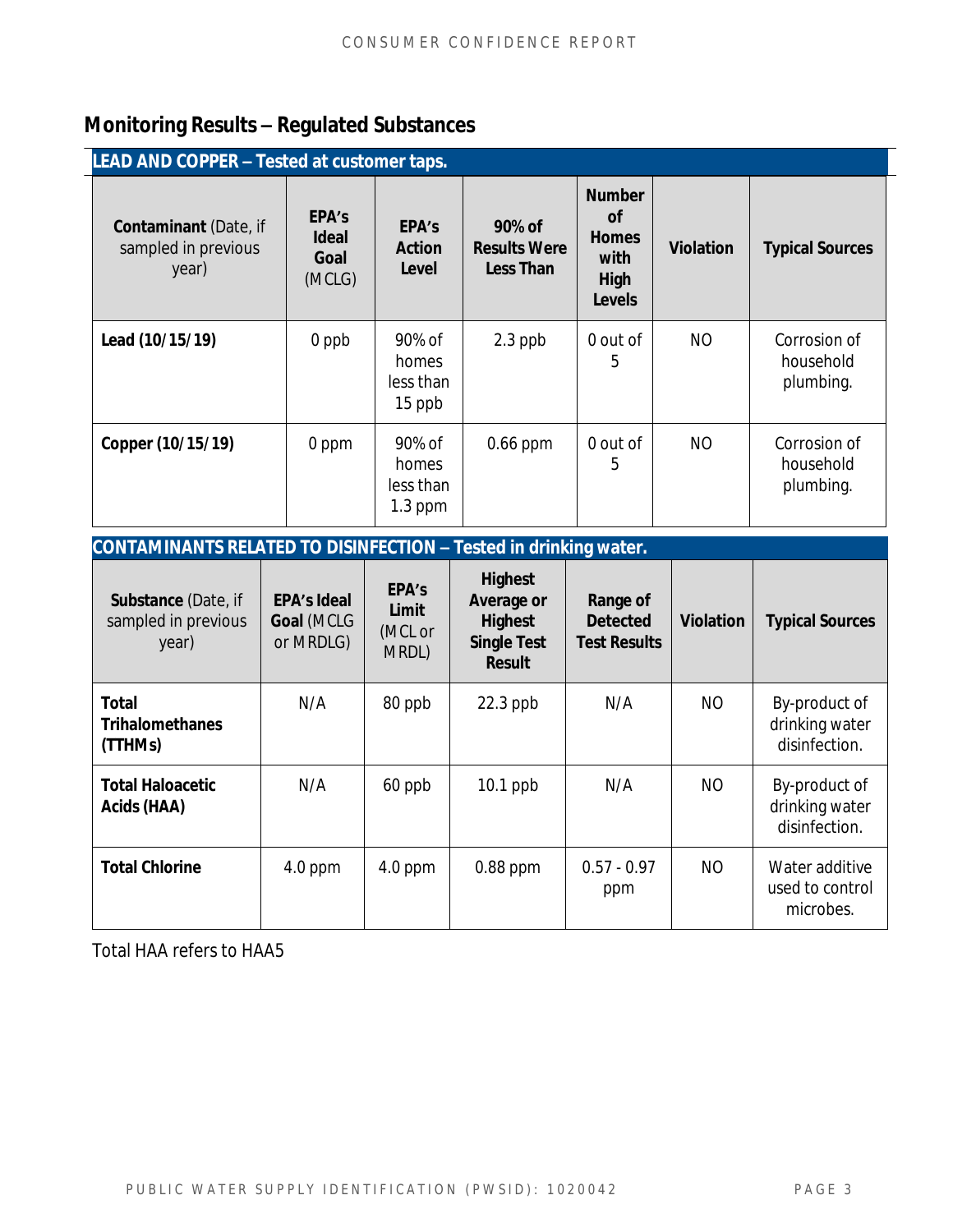| <b>OTHER SUBSTANCES - Tested in drinking water.</b> |                                      |                         |                                                                      |                                                    |                  |                                                                               |  |
|-----------------------------------------------------|--------------------------------------|-------------------------|----------------------------------------------------------------------|----------------------------------------------------|------------------|-------------------------------------------------------------------------------|--|
| Substance (Date,<br>if sampled in<br>previous year) | EPA's<br><b>Ideal Goal</b><br>(MCLG) | EPA's<br>Limit<br>(MCL) | Highest<br>Average or<br><b>Highest Single</b><br><b>Test Result</b> | Range of<br><b>Detected</b><br><b>Test Results</b> | <b>Violation</b> | <b>Typical Sources</b>                                                        |  |
| <b>Fluoride</b>                                     | $4.0$ ppm                            | $4.0$ ppm               | $0.62$ ppm                                                           | $0.48 - 0.72$<br>ppm                               | NO.              | Erosion of natural<br>deposits; Water<br>additive to promote<br>strong teeth. |  |

#### **Potential Health Effects and Corrective Actions (If Applicable)**

Fluoride: If your drinking water fluoride levels are below the optimal concentration range of 0.5 to 0.9 ppm, please talk with your dentist about how you can protect your teeth and your family's teeth from tooth decay and cavities. For more information, visit: MDH Drinking Water Fluoridation

(https://www.health.state.mn.us/communities/environment/water/com/fluoride.html).

#### **Some People Are More Vulnerable to Contaminants in Drinking Water**

Some people may be more vulnerable to contaminants in drinking water than the general population. Immuno-compromised persons such as persons with cancer undergoing chemotherapy, persons who have undergone organ transplants, people with HIV/AIDS or other immune system disorders, some elderly, and infants can be particularly at risk from infections. The developing fetus and therefore pregnant women may also be more vulnerable to contaminants in drinking water. These people or their caregivers should seek advice about drinking water from their health care providers. EPA/Centers for Disease Control (CDC) guidelines on appropriate means to lessen the risk of infection by *Cryptosporidium* and other microbial contaminants are available from the Safe Drinking Water Hotline at 1-800-426-4791.

### Learn More about Your Drinking Water

#### **Drinking Water Sources**

Minnesota's primary drinking water sources are groundwater and surface water. Groundwater is the water found in aquifers beneath the surface of the land. Groundwater supplies 75 percent of Minnesota's drinking water. Surface water is the water in lakes, rivers, and streams above the surface of the land. Surface water supplies 25 percent of Minnesota's drinking water.

Contaminants can get in drinking water sources from the natural environment and from people's daily activities. There are five main types of contaminants in drinking water sources.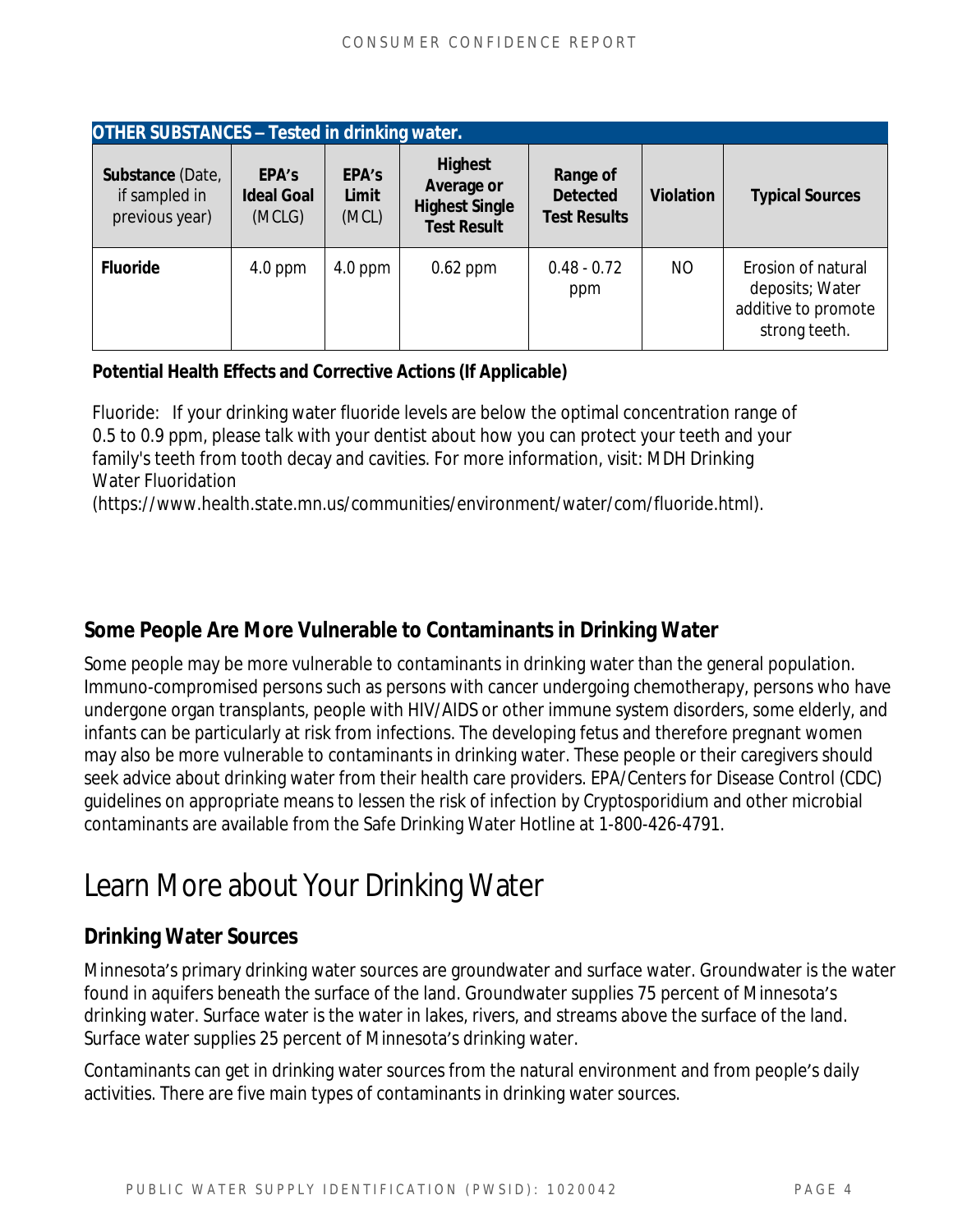- **Microbial contaminants,** such as viruses, bacteria, and parasites. Sources include sewage treatment plants, septic systems, agricultural livestock operations, pets, and wildlife.
- **Inorganic contaminants** include salts and metals from natural sources (e.g. rock and soil), oil and gas production, mining and farming operations, urban stormwater runoff, and wastewater discharges.
- **Pesticides and herbicides** are chemicals used to reduce or kill unwanted plants and pests. Sources include agriculture, urban stormwater runoff, and commercial and residential properties.
- **Organic chemical contaminants** include synthetic and volatile organic compounds. Sources include industrial processes and petroleum production, gas stations, urban stormwater runoff, and septic systems.
- **Radioactive contaminants** such as radium, thorium, and uranium isotopes come from natural sources (e.g. radon gas from soils and rock), mining operations, and oil and gas production.

The Minnesota Department of Health provides information about your drinking water source(s) in a source water assessment, including:

- **How East Bethel is protecting your drinking water source(s);**
- Nearby threats to your drinking water sources;
- How easily water and pollution can move from the surface of the land into drinking water sources, based on natural geology and the way wells are constructed.

Find your source water assessment at Source Water Assessments (https://www.health.state.mn.us/communities/environment/water/swp/swa) or call 651-201-4700 between 8:00 a.m. and 4:30 p.m., Monday through Friday.

#### **Lead in Drinking Water**

You may be in contact with lead through paint, water, dust, soil, food, hobbies, or your job. Coming in contact with lead can cause serious health problems for everyone. There is no safe level of lead. Babies, children under six years, and pregnant women are at the highest risk.

Lead is rarely in a drinking water source, but it can get in your drinking water as it passes through lead service lines and your household plumbing system. East Bethel is responsible for providing high quality drinking water, but it cannot control the plumbing materials used in private buildings.

Read below to learn how you can protect yourself from lead in drinking water.

- 1. **Let the water run** for 30-60 seconds before using it for drinking or cooking if the water has not been turned on in over six hours. If you have a lead service line, you may need to let the water run longer. A service line is the underground pipe that brings water from the main water pipe under the street to your home.
	- You can find out if you have a lead service line by contacting your public water system, or you can check by following the steps at: [https://www.mprnews.org/story/2016/06/24/npr-find-lead](https://www.mprnews.org/story/2016/06/24/npr-find-lead-pipes-in-your-home)pipes-in-your-home
	- The only way to know if lead has been reduced by letting it run is to check with a test. If letting the water run does not reduce lead, consider other options to reduce your exposure.
- 2. **Use cold water** for drinking, making food, and making baby formula. Hot water releases more lead from pipes than cold water.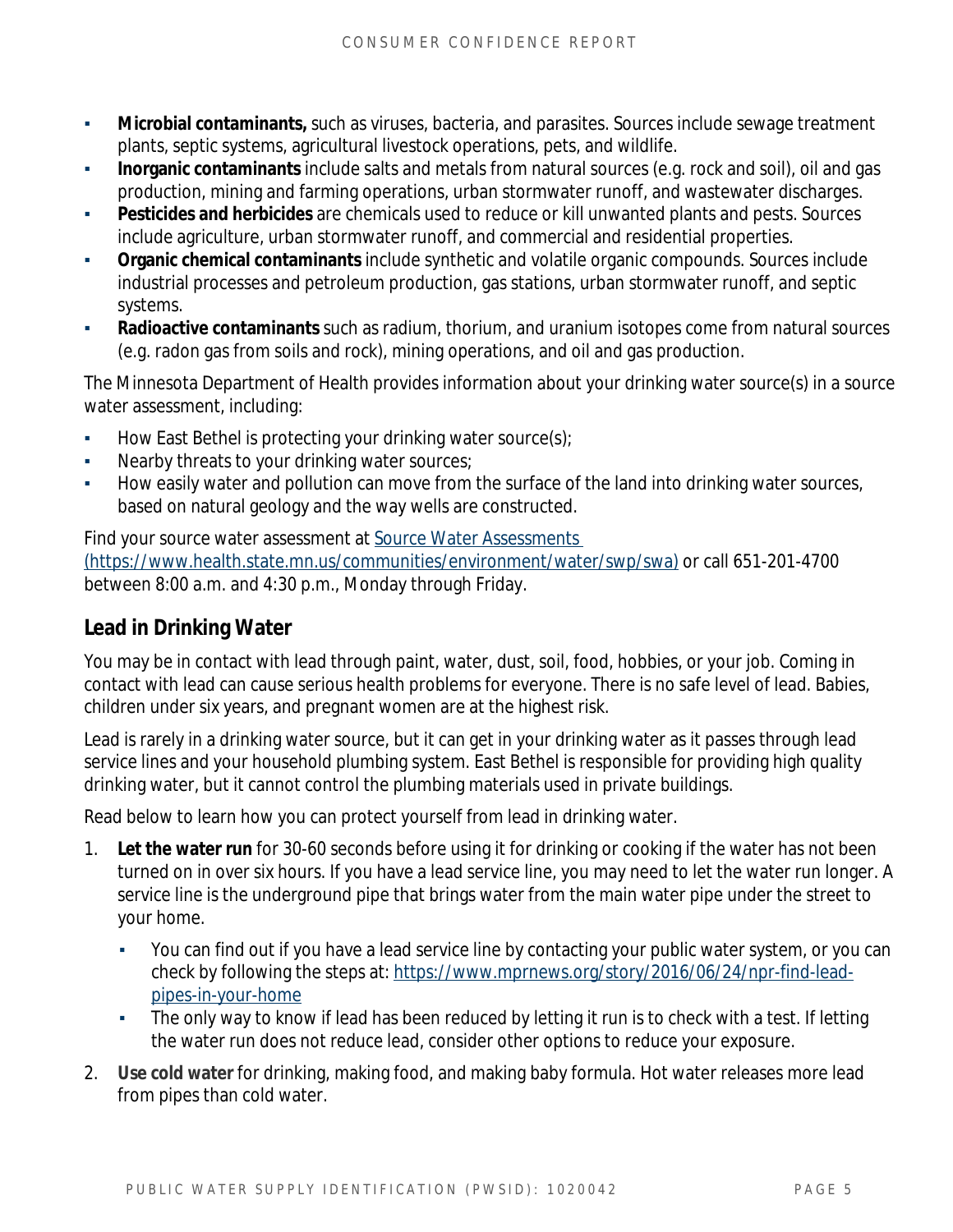- 3. **Test your water.** In most cases, letting the water run and using cold water for drinking and cooking should keep lead levels low in your drinking water. If you are still concerned about lead, arrange with a laboratory to test your tap water. Testing your water is important if young children or pregnant women drink your tap water.
	- Contact a Minnesota Department of Health accredited laboratory to get a sample container and instructions on how to submit a sample: [Environmental Laboratory Accreditation Program](https://eldo.web.health.state.mn.us/public/accreditedlabs/labsearch.seam)  (https://eldo.web.health.state.mn.us/public/accreditedlabs/labsearch.seam) The Minnesota Department of Health can help you understand your test results.
- 4. **Treat your water** if a test shows your water has high levels of lead after you let the water run.
	- Read about water treatment units: [Point-of-Use Water Treatment Units for Lead Reduction](https://www.health.state.mn.us/communities/environment/water/factsheet/poulead.html)  (https://www.health.state.mn.us/communities/environment/water/factsheet/poulead.html)

Learn more:

- Visit Lead in Drinking Water (https://www.health.state.mn.us/communities/environment/water/contaminants/lead.html)
- Visit [Basic Information about Lead in Drinking Water \(http://www.epa.gov/safewater/lead\)](http://www.epa.gov/safewater/lead)
- Call the EPA Safe Drinking Water Hotline at 1-800-426-4791. To learn about how to reduce your contact with lead from sources other than your drinking water, visit Common Sources (https://www.health.state.mn.us/communities/environment/lead/fs/common.html).

### Help Protect Our Most Precious Resource – Water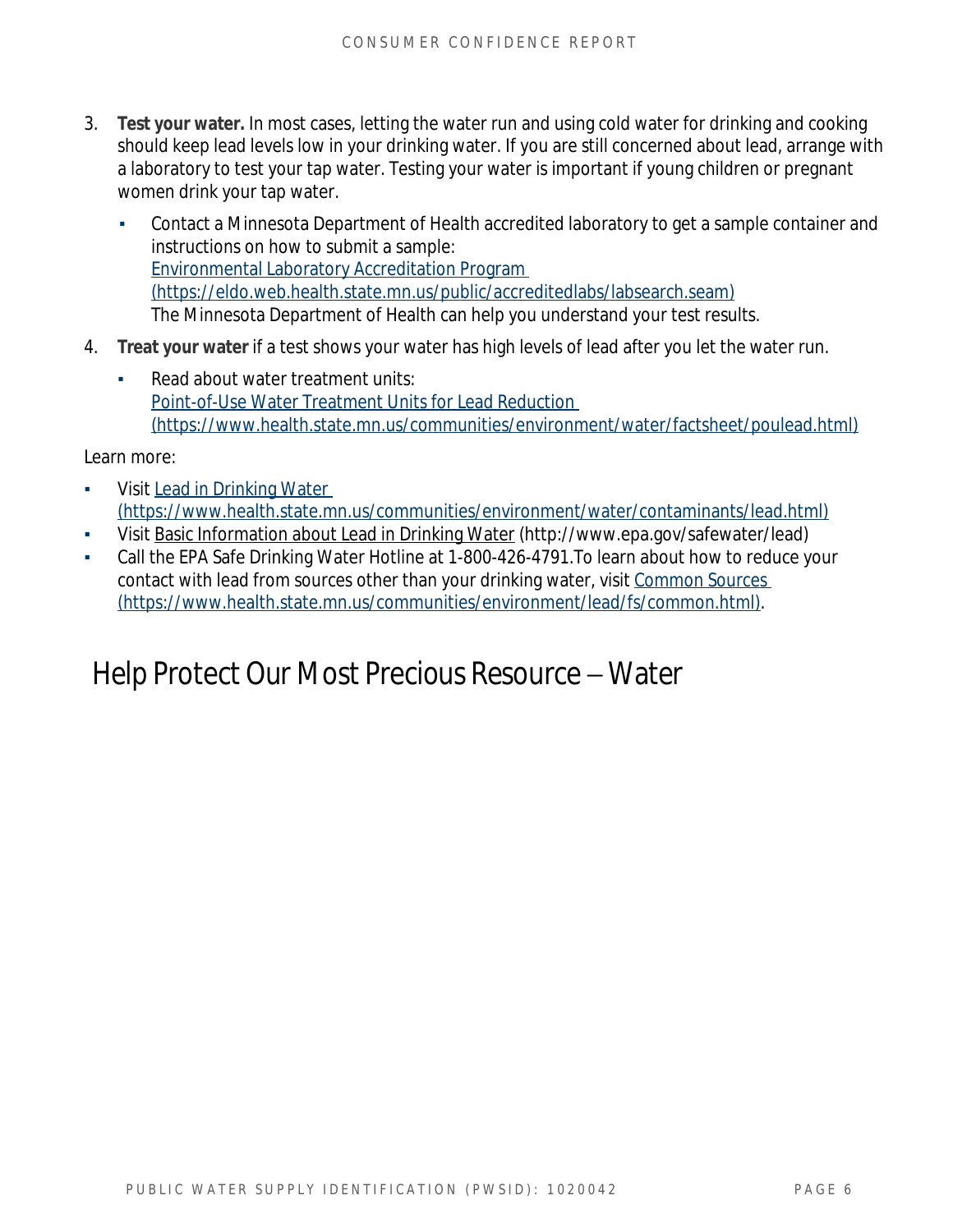#### **The Value of Water**

Drinking water is a precious resource, yet we often take it for granted.

Throughout history, civilizations have risen and fallen based on access to a plentiful, safe water supply. That's still the case today. Water is key to healthy people and healthy communities.

Water is also vital to our economy. We need water for manufacturing, agriculture, energy production, and more. One-fifth of the U.S. economy would come to a stop without a reliable and clean source of water.

Systems are in place to provide you with safe drinking water. The state of Minnesota and local water systems work to protect drinking water sources. For example, we might work to seal an unused well to prevent contamination of the groundwater. We treat water to remove harmful contaminants. And we do extensive testing to ensure the safety of drinking water.

If we detect a problem, we take corrective action and notify the public. Water from a public water system like yours is tested more thoroughly and regulated more closely than water from any other source, including bottled water.

#### **Conservation**

Conservation is essential, even in the land of 10,000 lakes. For example, in parts of the metropolitan area, groundwater is being used faster than it can be replaced. Some agricultural regions in Minnesota are vulnerable to drought, which can affect crop yields and municipal water supplies.

We must use our water wisely. Below are some tips to help you and your family conserve – and save money in the process.

- Fix running toilets—they can waste hundreds of gallons of water.
- Turn off the tap while shaving or brushing your teeth.
- Shower instead of bathe. Bathing uses more water than showering, on average.
- Only run full loads of laundry, and set the washing machine to the correct water level.
- **•** Only run the dishwasher when it's full.
- Use water-efficient appliances (look for the WaterSense label).
- Use water-friendly landscaping, such as native plants.
- When you do water your yard, water slowly, deeply, and less frequently. Water early in the morning and close to the ground.
- Learn more
	- **E** [Minnesota Pollution Control Agency](https://www.pca.state.mn.us/living-green/conserving-water)'s Conserving Water webpage [\(https://www.pca.state.mn.us/living-green/conserving-water\)](https://www.pca.state.mn.us/living-green/conserving-water)
	- **[U.S. Environmental Protection Agency](https://www.epa.gov/watersense)'s WaterSense webpage** (https://www.epa.gov/watersense)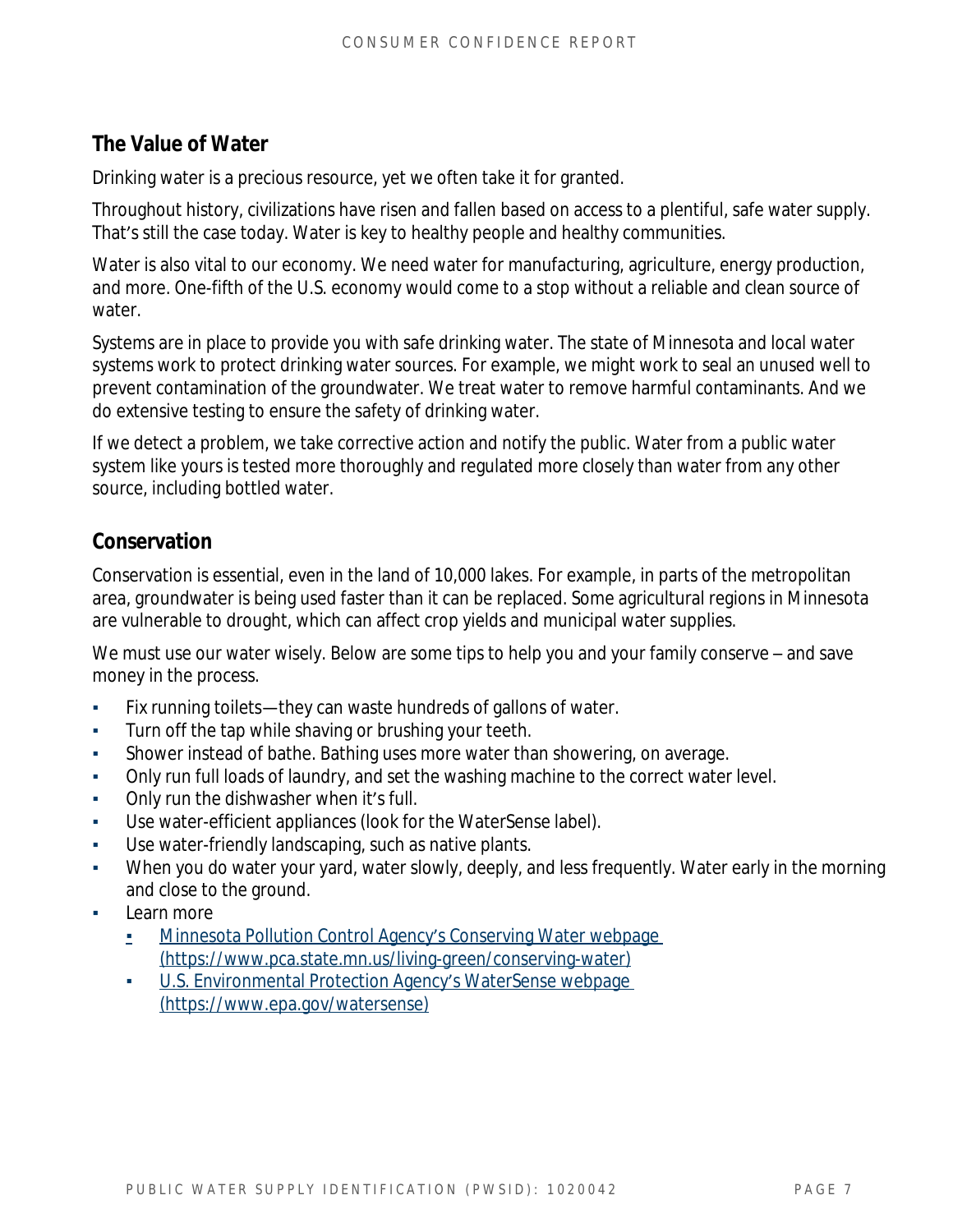#### **You Can Prevent Pollution**

Many of our daily activities contribute to the pollution of Minnesota's surface water and groundwater. You can help protect these drinking water sources by taking the following actions:

- **•** Lawn and property:
	- Limit use of herbicides, pesticides, and fertilizers on your property.
	- Keep soil in place with plants, grass, or rocks.
	- Cover temporary piles of dirt with a tarp or burlap sack.
	- Keep leaves and grass off of streets and sidewalks.
	- Maintain any septic systems, private wells, and storage tanks to prevent leaks. Seal any unused wells.
- Out-of-date medications: Never flush unwanted or out-of-date medications down the toilet or sink. Always take them to a waste disposal or prescription medication drop-off site. More information is available at [Managing unwanted medications \(www.pca.state.mn.us/living-green/managing](http://www.pca.state.mn.us/living-green/managing-unwanted-medications)unwanted-medications)
- **•** Hazardous materials: Safety store hazardous materials such as paint, batteries, herbicides, pesticides, and pool chemicals. Dispose of them at a proper waste disposal facility or drop-off event. Do not dump down storm drains, sink or onto your land. Learn more at: Keep hazardous waste out of the garbage (http://www.pca.state.mn.us/featured/keep-hazardous-waste-out-garbage).
- Pet waste: Pick up after your pet and put waste in the trash.
- Trash: Seal trash bags and keep litter out of the street.
- Winter ice removal: Chemicals used to break up the ice are called deicers or anti-icers. They can be harmful to the environment, corrosive to driveways and sidewalks and harmful to plants, pets and humans. Always shovel first, and then only apply deicers/anti-icers lightly if needed. Learn more at [10 smart salting tips to protect Minnesota waters \(https://www.pca.state.mn.us/featured/10](https://www.pca.state.mn.us/featured/10-smart-salting-tips-protect-minnesota-waters) smart-salting-tips-protect-minnesota-waters).
- Keep an eye out for car and motor fluids: Seal or repair any fluid leaks that could run off onto streets and into storm drains. Take used motor oil or other fluids to a neighborhood drop-off site.
- Be a water advocate: Spread the word; get involved. There are many groups and individuals working to protect water across Minnesota.

### Home Water Treatment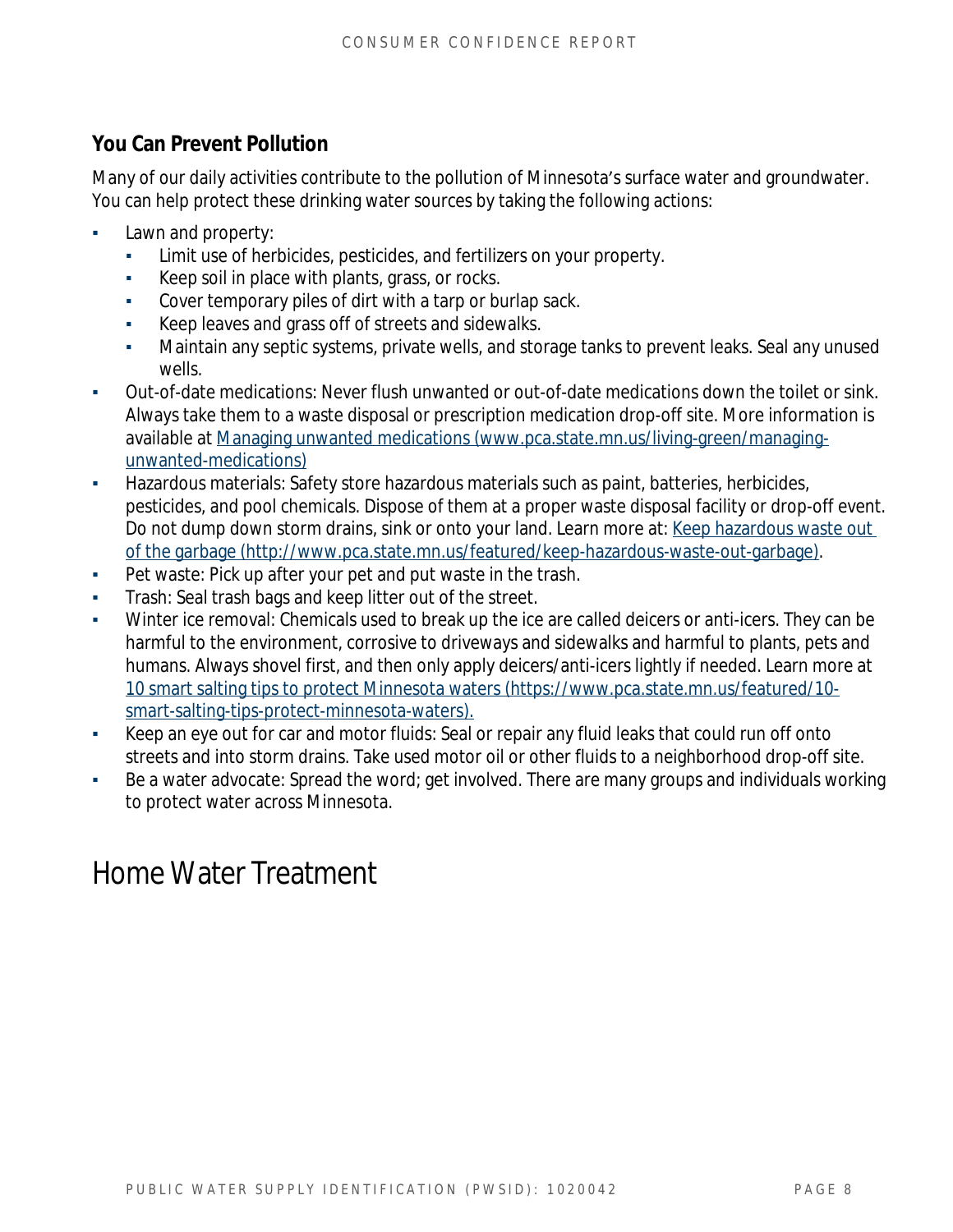#### **Overview**

Most Minnesotans, whether they drink from a public water supply or a private well, have drinking water that does not need treatment for health protection. Water treatment units are best for improving the physical qualities of water—the taste, color, or odor.

No single treatment process can remove all substances in water. If you decide to install a home water treatment unit, choose a unit certified and labeled to reduce or remove the substance of concern. If there is more than one substance you want to remove from your water, you may need to combine several treatment processes into one system.

Even well-designed treatments systems can fail. You should continue to test your drinking water after you install a treatment unit. All home water treatment units need regular maintenance to work correctly. Regular maintenance may include changing filters, disinfecting the unit, or cleaning scale buildup. Always install, clean, and maintain a treatment unit according to the manufacturer's recommendations.

Learn more at [Home Water Treatment](https://www.health.state.mn.us/communities/environment/water/factsheet/hometreatment.html)  (https://www.health.state.mn.us/communities/environment/water/factsheet/hometreatment.html).

#### **Beware of Water Treatment Scams**

False claims, deceptive sales pitches, or scare tactics have been used by some water treatment companies. Every person has a right to decide what is best for themselves and their family, and you may choose to install additional water treatment to further lower the levels of contaminants of emerging concern, chlorine, and other chemicals in your water. However, you should be cautious about purchasing a water treatment system. If you are considering the purchase of a home water treatment system, please read the Minnesota Department of Health's recommendations online at Warning: Beware of Water Treatment Scams

(https://www.health.state.mn.us/communities/environment/water/factsheet/beware.html).